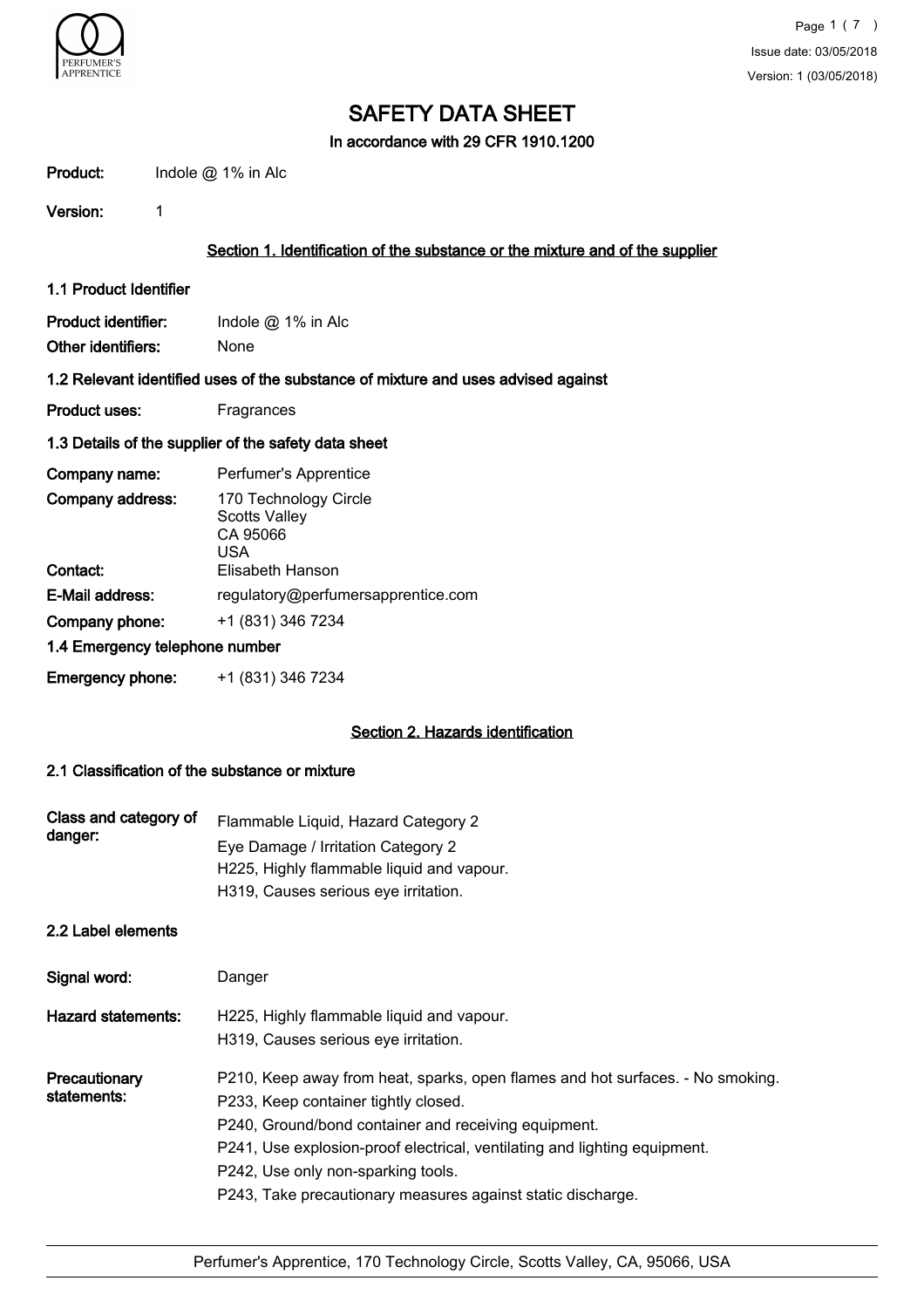

# In accordance with 29 CFR 1910.1200

Product: Indole @ 1% in Alc

Version: 1

P264, Wash hands and other contacted skin thoroughly after handling.

P280, Wear protective gloves/eye protection/face protection.

P303/361/353, IF ON SKIN (or hair): Remove/take off immediately all contaminated clothing. Rinse skin with water/shower.

P305/351/338, IF IN EYES: Rinse cautiously with water for several minutes. Remove contact lenses, if present and easy to do. Continue rinsing.

P337/313, If eye irritation persists: Get medical advice/attention.

P370/378, In case of fire: Use carbon dioxide, dry chemical, foam for extinction.

P403/235, Store in a well-ventilated place. Keep cool.

P501, Dispose of contents/container to approved disposal site, in accordance with local regulations.



Other hazards: None

# Section 3. Composition / information on ingredients

## 3.2 Mixtures

## Contains:

| Name          | <b>CAS</b> | EC        | %       | <b>GHS Classification</b> |
|---------------|------------|-----------|---------|---------------------------|
| Ethvl alcohol | 64-17-5    | 200-578-6 | 50-100% | FL 2-EDI 2A:H225-H319     |
| Indole        | 120-72-9   | 204-420-7 | 1-<5%   | ATO 4-ATD 3:H302-H311     |

The exact percentage concentrations of components are being withheld as a trade secret.

## Substances with Community workplace exposure limits, not listed above:

| <b>Name</b>   | CAS     | — ~<br>└  | %      |
|---------------|---------|-----------|--------|
| Ethyl alcohol | 64-17-5 | 200-578-6 | 99.00% |

# Section 4. First-aid measures

# 4.1 Description of first aid measures

IF ON SKIN (or hair): Remove/take off immediately all contaminated clothing. Rinse skin with water/shower.

IF IN EYES: Rinse cautiously with water for several minutes. Remove contact lenses, if present and easy to do. Continue rinsing.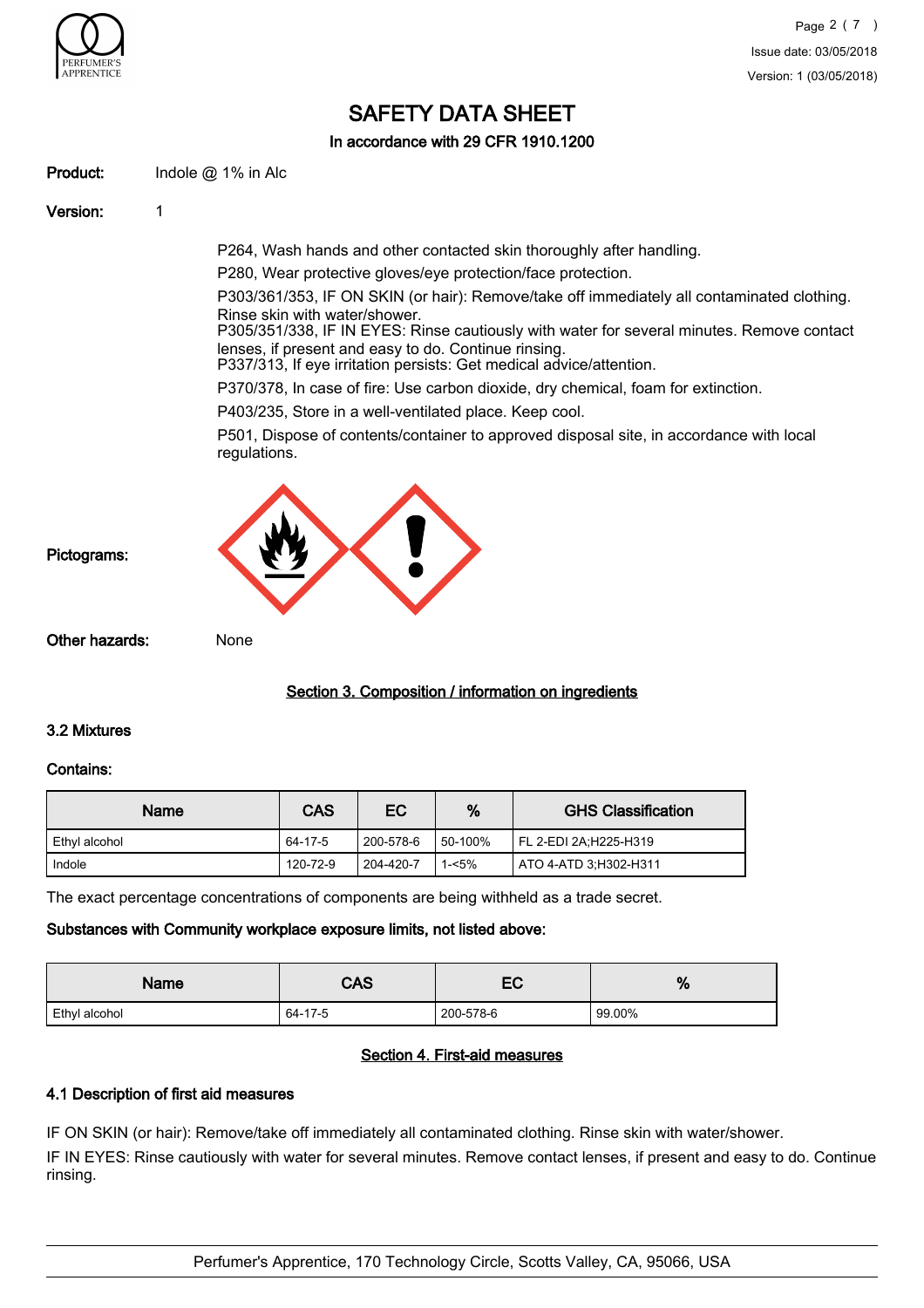

In accordance with 29 CFR 1910.1200

Product: Indole @ 1% in Alc

Version: 1

# 4.2 Most important symptoms and effects, both acute and delayed

Causes serious eye irritation.

## 4.3 Indication of any immediate medical attention and special treatment needed

None expected, see Section 4.1 for further information.

## SECTION 5: Firefighting measures

## 5.1 Extinguishing media

Suitable media: Carbon dioxide, Dry chemical, Foam.

#### 5.2 Special hazards arising from the substance or mixture

In case of fire, may be liberated: Carbon monoxide, Unidentified organic compounds.

## 5.3 Advice for fire fighters:

In case of insufficient ventilation, wear suitable respiratory equipment.

## Section 6. Accidental release measures

#### 6.1 Personal precautions, protective equipment and emergency procedures:

Avoid inhalation. Avoid contact with skin and eyes. See protective measures under Section 7 and 8.

## 6.2 Environmental precautions:

Keep away from drains, surface and ground water, and soil.

## 6.3 Methods and material for containment and cleaning up:

Remove ignition sources. Provide adequate ventilation. Avoid excessive inhalation of vapours. Contain spillage immediately by use of sand or inert powder. Dispose of according to local regulations.

# 6.4 Reference to other sections:

Also refer to sections 8 and 13.

# Section 7. Handling and storage

## 7.1 Precautions for safe handling:

Keep away from heat, sparks, open flames and hot surfaces. - No smoking.

# 7.2 Conditions for safe storage, including any incompatibilities:

Ground/bond container and receiving equipment. Use only non-sparking tools. Take precautionary measures against static discharge.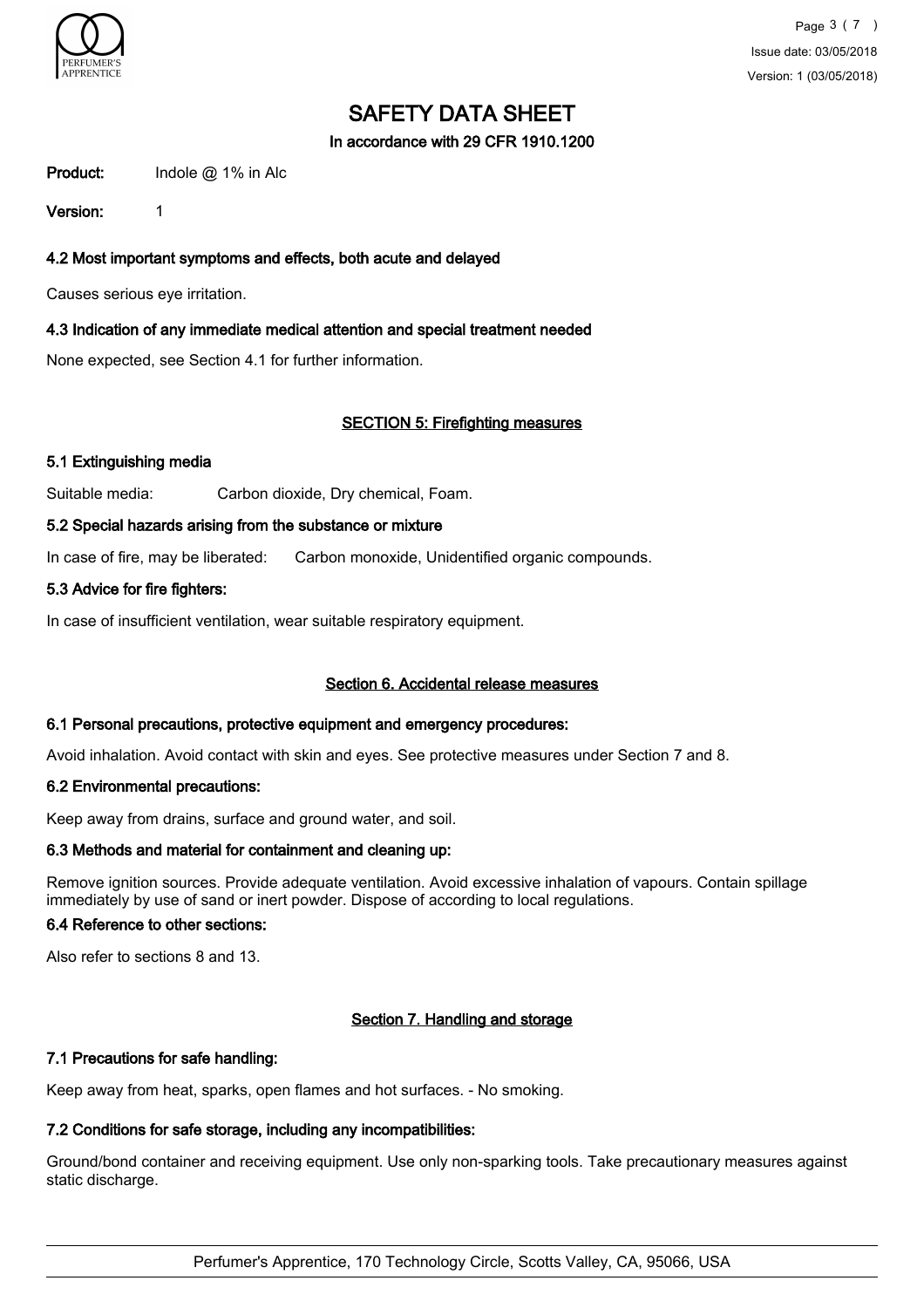

In accordance with 29 CFR 1910.1200

Product: Indole @ 1% in Alc

Version: 1

# 7.3 Specific end use(s):

Fragrances: Use in accordance with good manufacturing and industrial hygiene practices.

# Section 8. Exposure controls/personal protection

# 8.1 Control parameters

# Workplace exposure limits:

| Ingredient    | <b>CAS</b>         | EC.                                                        | <b>Description</b>                                        | ppm | mg/m <sup>3</sup> | Reference |
|---------------|--------------------|------------------------------------------------------------|-----------------------------------------------------------|-----|-------------------|-----------|
|               | $64 - 17 - 5$<br>6 | 200-578-                                                   | Long-term exposure limit (8-hour<br>TWA reference period) |     |                   |           |
| Ethyl alcohol |                    | Short-term exposure limit (15-<br>minute reference period) |                                                           | -   |                   |           |

# 8.2 Exposure Controls

# Eye / Skin Protection

Wear protective gloves/eye protection/face protection

## Respiratory Protection

Ensure adequate and ongoing ventilation is maintained in order to prevent build up of excessive vapour and to ensure occupational exposure limits are adhered to. If appropriate, and depending on your patterns and volumes of use, the following engineering controls may be required as additional protective measures: a) Isolate mixing rooms and other areas where this material is used or openly handled. Maintain these areas under negative air pressure relative to the rest of the plant. b) Employ the use of Personal protective equipment - an approved, properly fitted respirator with organic vapour cartridges or canisters and particulate filters. c) Use local exhaust ventilation around open tanks and other open sources of potential exposures in order to avoid excessive inhalation, including places where this material is openly weighed or measured. In addition, use general dilution ventilation of the work area to eliminate or reduce possible worker exposures. d) Use closed systems for transferring and processing this material.

Also refer to Sections 2 and 7.

# Section 9. Physical and chemical properties

# 9.1 Information on basic physical and chemical properties

| Appearance:                    | Not determined |
|--------------------------------|----------------|
| Odour:                         | Not determined |
| pH:                            | Not determined |
| Initial boiling point / range: | Not determined |
| Flash point:                   | $<$ 23 °C      |
| Vapour pressure:               | Not determined |
| Relative density:              | Not determined |
| Solubility(ies):               | Not determined |
| 9.2 Other information:         | None available |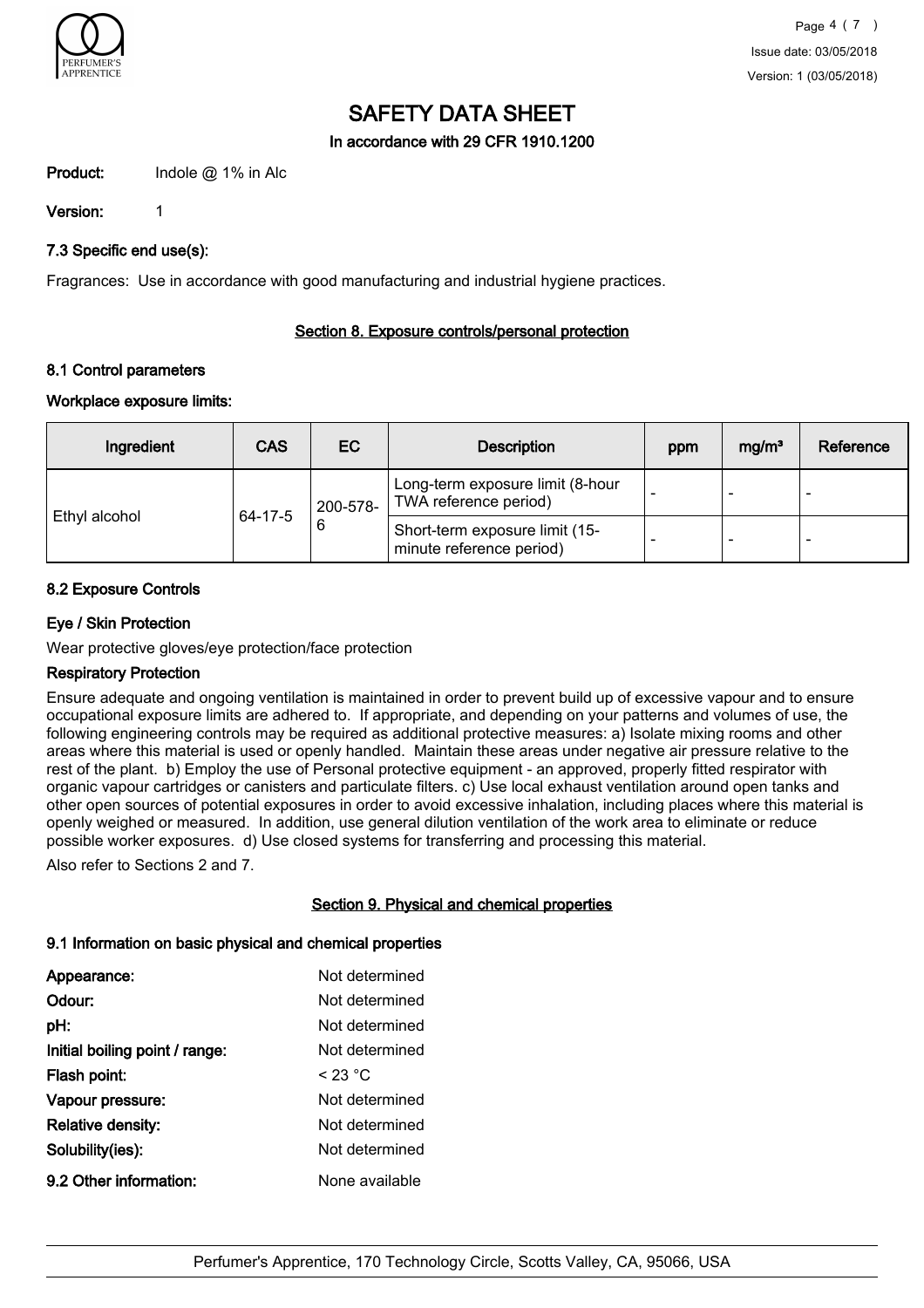

In accordance with 29 CFR 1910.1200

Product: Indole @ 1% in Alc

Version: 1

# Section 10. Stability and reactivity

#### 10.1 Reactivity:

Presents no significant reactivity hazard, by itself or in contact with water.

## 10.2 Chemical stability:

Good stability under normal storage conditions.

## 10.3 Possibility of hazardous reactions:

Not expected under normal conditions of use.

## 10.4 Conditions to avoid:

Avoid extreme heat.

# 10.5 Incompatible materials:

Avoid contact with strong acids, alkalis or oxidising agents.

# 10.6 Hazardous decomposition products:

Not expected.

# Section 11. Toxicological information

## 11.1 Information on toxicological effects

This mixture has not been tested as a whole for health effects. The health effects have been calculated using the methods outlined in 29 CFR 1910.1200.

Causes serious eye irritation.

| Assumed Toxicity Value (LD50 or ATE) for Acute Oral Toxicity:       | >5000         |
|---------------------------------------------------------------------|---------------|
| Assumed Toxicity Value (LD50 or ATE) for Acute Dermal Toxicity:     | >5000         |
| Assumed Toxicity Value (LC50 or ATE) for Acute Inhalation Toxicity: | Not Available |
| <b>Inhalation Route:</b>                                            | Not Available |
|                                                                     |               |

# Information about hazardous ingredients in the mixture

| Ingredient | CAS      | EC        | LD50/ATE Oral | LD50/ATE<br>Dermal | LC50/ATE<br>Inhalation | LC50 Route    |
|------------|----------|-----------|---------------|--------------------|------------------------|---------------|
| Indole     | 120-72-9 | 204-420-7 | 1000          | 790                | Not available          | Not available |

Refer to Sections 2 and 3 for additional information.

# Section 12. Ecological information

12.1 Toxicity: Not available

12.2 Persistence and degradability: Not available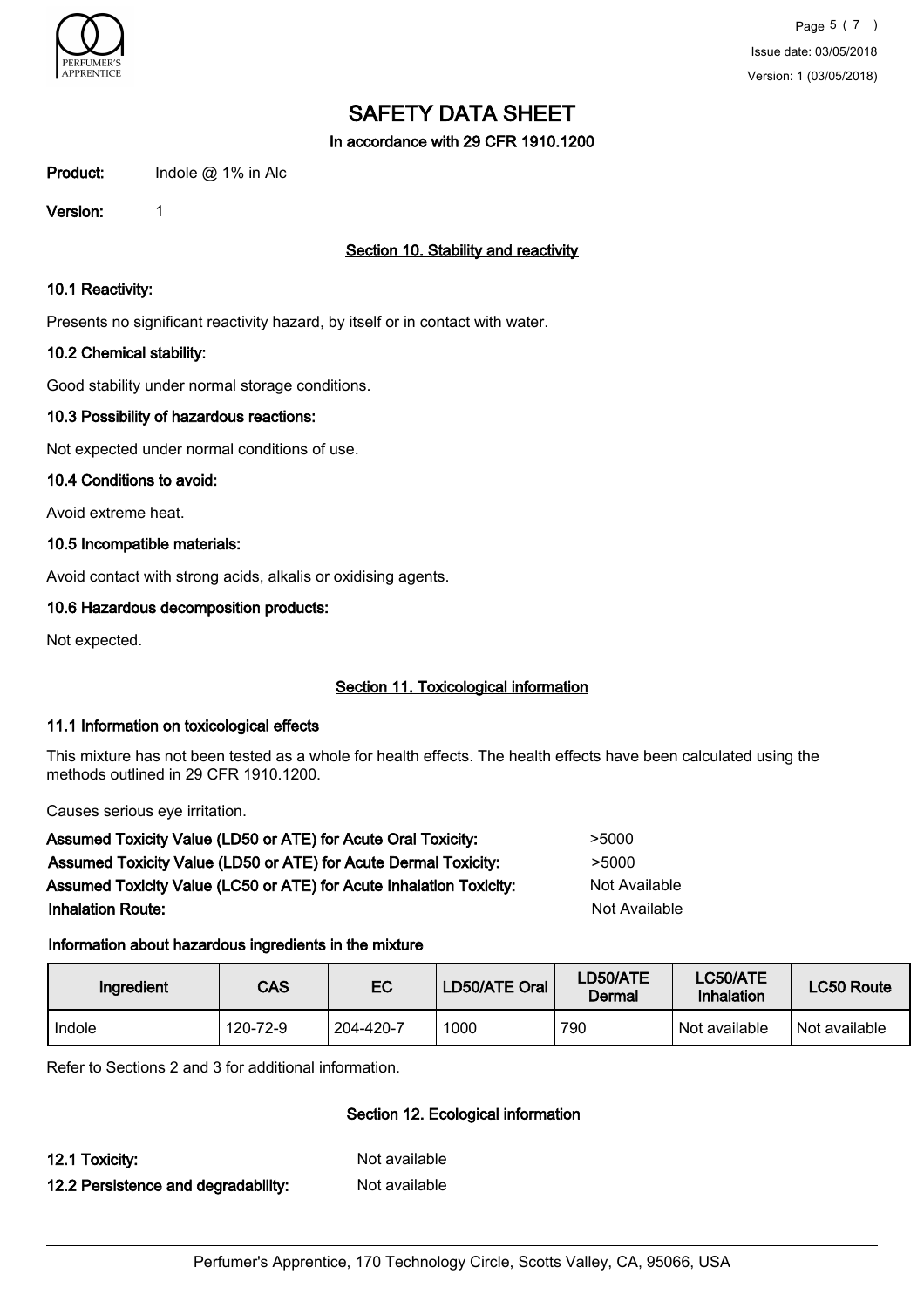

In accordance with 29 CFR 1910.1200

| Product:                    | Indole $@$ 1% in Alc                     |                                                                          |  |
|-----------------------------|------------------------------------------|--------------------------------------------------------------------------|--|
| Version:                    | 1                                        |                                                                          |  |
|                             | 12.3 Bioaccumulative potential:          | Not available                                                            |  |
| 12.4 Mobility in soil:      |                                          | Not available                                                            |  |
|                             | 12.5 Results of PBT and vPvB assessment: |                                                                          |  |
|                             |                                          | This substance does not meet the PBT/vPvB criteria of REACH, annex XIII. |  |
| 12.6 Other adverse effects: |                                          | Not available                                                            |  |

# Section 13. Disposal considerations

## 13.1 Waste treatment methods:

Dispose of in accordance with local regulations. Avoid disposing into drainage systems and into the environment. Empty containers should be taken to an approved waste handling site for recycling or disposal.

## Section 14. Transport information

| 14.1 UN number:                    | UN1169                                      |
|------------------------------------|---------------------------------------------|
| 14.2 UN Proper Shipping Name:      | EXTRACTS, AROMATIC, LIQUID                  |
| 14.3 Transport hazard class(es):   | 3                                           |
| Sub Risk:                          |                                             |
| 14.4. Packing Group:               | Ш                                           |
| 14.5 Environmental hazards:        | Not environmentally hazardous for transport |
| 14.6 Special precautions for user: | None additional                             |
|                                    |                                             |

# 14.7 Transport in bulk according to Annex II of MARPOL73/78 and the IBC Code:

Not applicable

## Section 15. Regulatory information

## 15.1 Safety, health and environmental regulations/legislation specific for the substance or mixture

None additional

## 15.2 Chemical Safety Assessment

A Chemical Safety Assessment has not been carried out for this product.

# Section 16. Other information

| Concentration % Limits:         | $FDI$ 2=10.10% |  |  |  |
|---------------------------------|----------------|--|--|--|
| <b>Total Fractional Values:</b> | $EDI$ 2=9.90   |  |  |  |
| Key to revisions:               |                |  |  |  |
| Not applicable                  |                |  |  |  |
| Key to abbreviations:           |                |  |  |  |